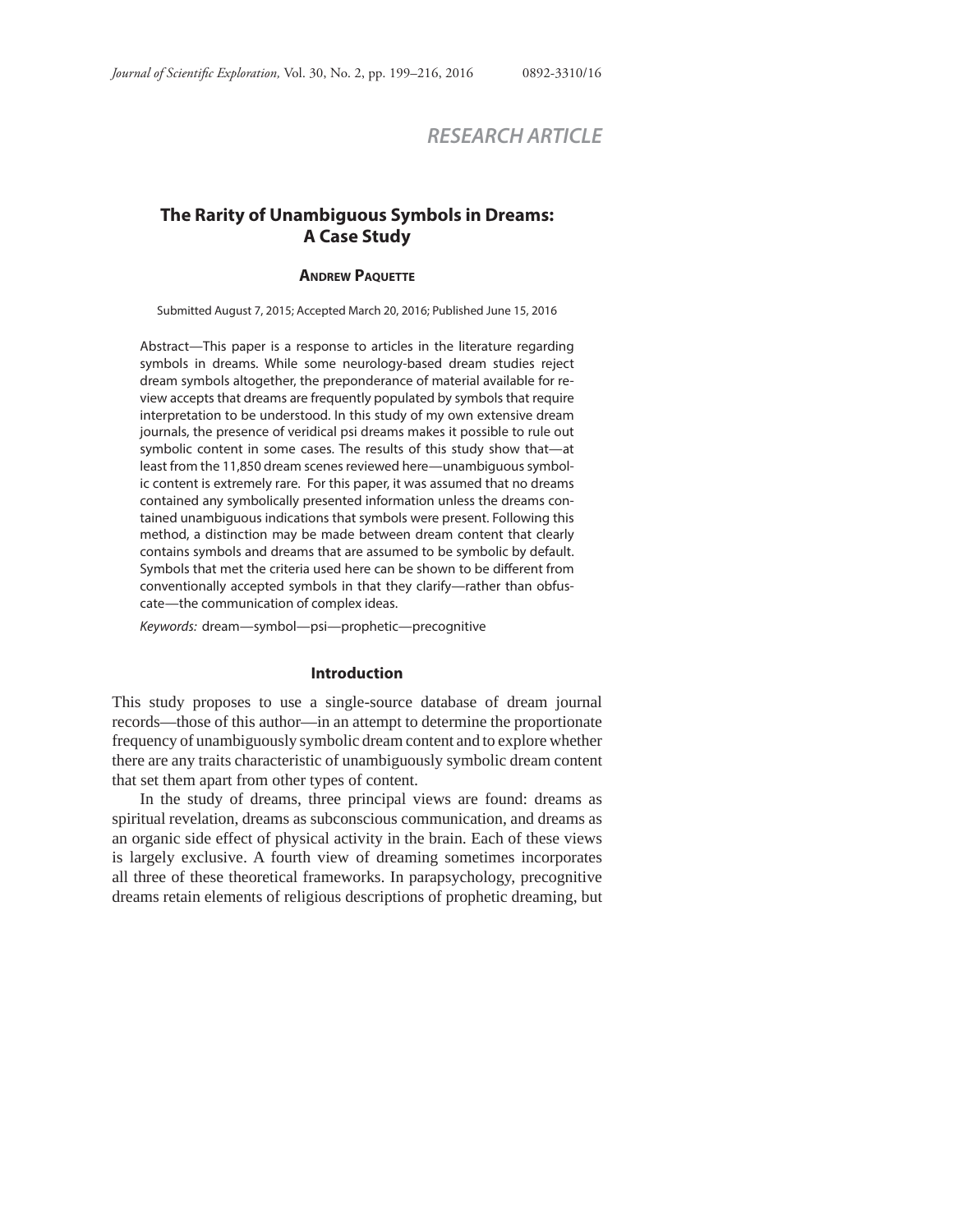attempts are sometimes made to connect them with physical causes—such as geomagnetic activity (Krippner 2006) or as yet unknown faculties of the human brain (Braude 1978). Researchers in this branch of study do not neglect the professional descendants of Freud, and have endeavored to understand some 'psi' dreams in the context of personal symbols. Jung provides very early examples of this in his book *Man and His Symbols*  (Jung, Franz, Henderson, Jacobi, & Jaffe 1968).

Ethnographers who have studied dreaming in non-Western cultures refrain from imposing a Western explanatory framework on the dreams they describe. Instead, they report on the beliefs of the people they are studying. Dreams reported in this way are similar to religious interpretations of dreams in the West. They assume the existence of invisible spirits, survival of physical death, God(s) and demons, precognition, omens, and other categories of experience classified as paranormal by parapsychologists but as superstition by others.

Of all the research that has been done on dreams, very few studies openly contest the idea of symbolic content, but some do:

I see no need and no justification for treating this dream as a disguised, symbolic expression of anxiety about other related themes . . . (Hobson 2002)

. . . there is no systematic empirical evidence that dreams contain symbols to any greater degree than our typical waking thoughts, let alone has there been any empirical support for a particular system to "decode" these symbols. (Wamsley 2013)

The conflict between brain-based dream research and psychologybased dream research is that meaning is arbitrary in one and ordered in the other. If dreams are the result of an automatic brain-based process, then meaning will be as arbitrary as the process responsible for it. A psychologybased interpretation of dreams allows deeper levels of understanding due to subconscious ordering of content that can be understood consciously if analyzed properly. The psychological interpretation is not much different from the religious-themed dream interpretation frameworks found among indigenous tribes of such places as New Guinea and Brazil, but without the legitimization of religious or supernatural beliefs (George-Joseph & Smith 2008, Gregor 1981).

Paranormal dream researchers provide some evidence to discredit purely brain-based theories designed to explain dream activity. For instance, in a seminal study of telepathy in dreams, Ullman and Krippner (1970:397) designated images as "targets" that would appear in the dreams of their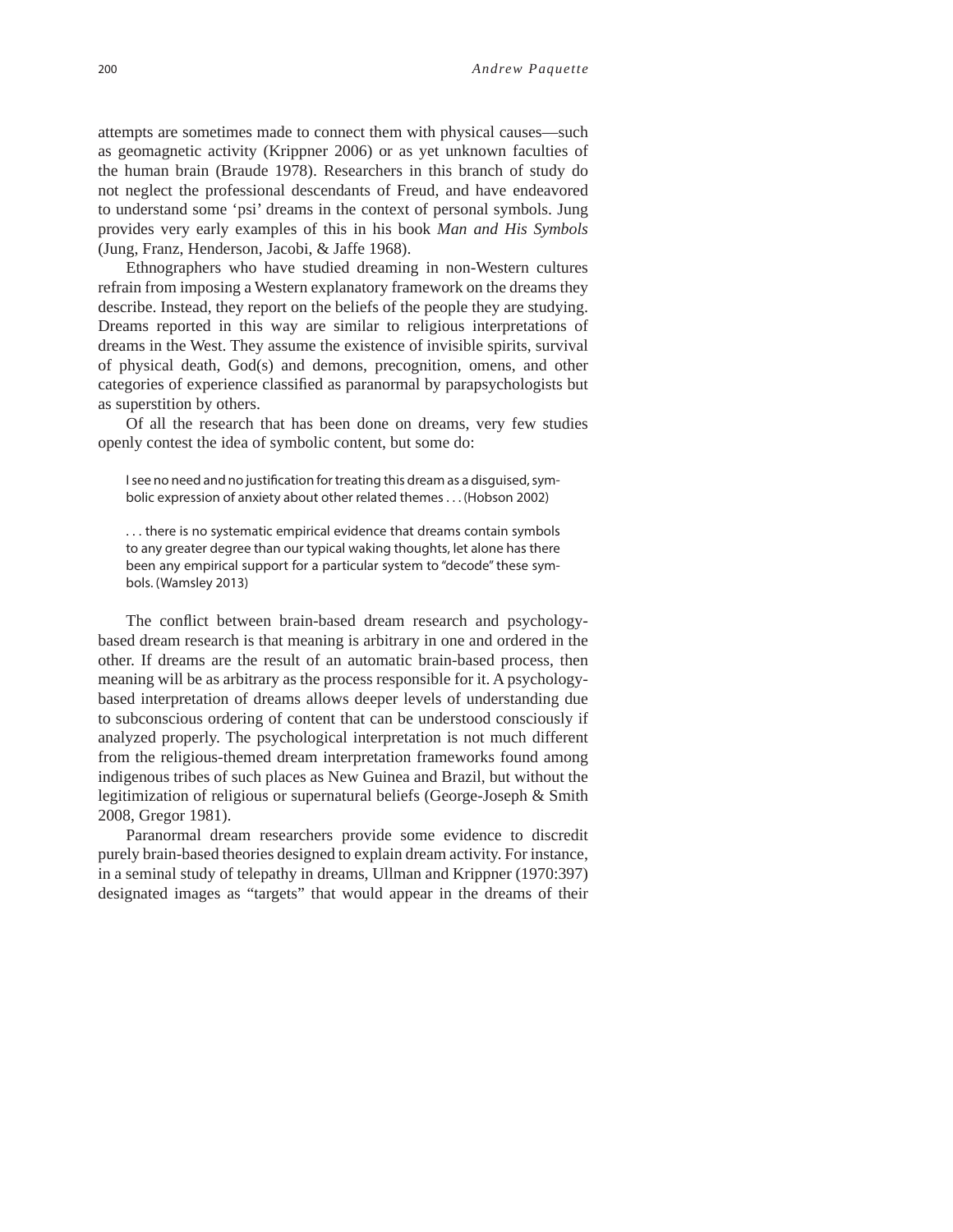subject. Out of 8 targets used over 8 nights, the subject had no misses as measured in the study and a distribution of hit scores that was significant at the .004 level. This is only one study among many that have shown strong, real-world connections to dream imagery that could not reasonably be linked to the prior experience or knowledge of study participants (Alvarado & Zingrone 2008, Bem 2011, Graff 2007, Paquette 2012a). If this research is to be believed, brain-based explanations of dream activity cannot be fully accepted because they do not account for paranormal knowledge. For this reason, neurological explanations for dreams are treated as disproven in at least some examples and therefore are not accepted as a proper foundation for, or default position on, dream research.

This leaves other dream research, most or all of which accepts that information in dreams is sometimes conveyed via symbolic means to the dreamer. The agency of these symbols is disputed among psychologists, parapsychologists, and theologians. The divide between these camps is whether the information conveyed to the dreamer has an internal source such as the subconscious mind—or an external one, such as divine revelation from God, evil spirits, or deceased loved ones. Parapsychologists occupy a middle ground in this debate by accepting the possibility that veridical psi information can be derived internally (from one's own psychic ability) or externally (from any of the other sources just described). However, both of these positions are antithetical to conventional psychology, which does not admit the possibility of genuine psi content. Despite the sometimes heated debate between these camps (Krippner & Friedman 2010), neither meaningfully contests that dream content is often symbolic and can be interpreted to improve one's understanding of a dream.

In the context of symbols and dreams, early Roman ideas about dreams and how they should be interpreted are remarkably similar to those of non-Western peoples in the modern age. For instance, the Mehinaku tribespeople of modern-day Brazil acknowledge that some dreams are no more than *day residue*, or the recycling of previous events from the day, but they also look at dreams as the memory of real events where their soul travels outside of their bodies. In this latter type of experience, they sometimes witness symbolic imagery as part of their direct experience, or it is given to them by a spirit entity within the dream. In either case, upon waking they endeavor to interpret the symbol to understand its meaning (Gregor 1981). This is similar to how dreams were regarded during the ancient Roman empire, where certain dreams were thought to have special importance due to the presence of recognized symbols—called omens—which demanded interpretation by a skilled diviner of such things (Gillen 1989).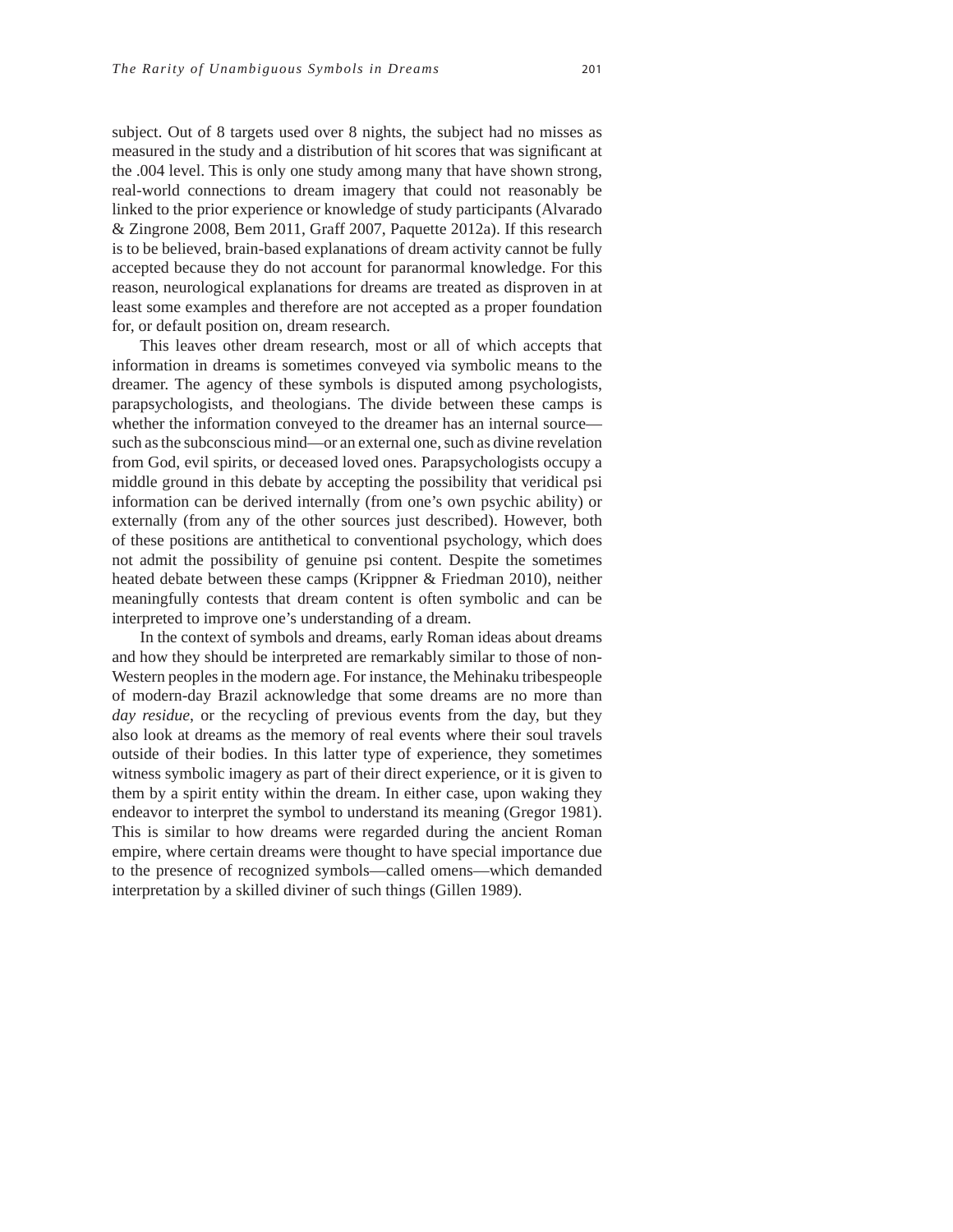The recognized—or fixed—symbols described by Gillen are expressly rejected by Wamsley, but are clearly embraced in cultures in which certain dream imagery has a specific meaning. For instance, among the Mehinaku "... a dream of collecting the edible flying ants which descend on the village"... each fall warns the dreamer that a close relative will die" (Gregor 1981). In this example, the reason given is that the lifespan of these flying ants is short. The Asabano tribe compares waking experiences with their dreams as a way to construct a library of symbols that can be used to interpret future dreams. Despite the existence of a well-developed symbology, they are also aware that dreams can be literal. As an example, when a researcher told an Asabano villager of a dream wherein his laptop computer fell into a fire, he was advised to be careful with his laptop rather than to ascribe symbolic meaning to the dream (Lohmann 2000).

Dream researchers have found examples of psi, day residue, and symbolic content in dreams, but how common are these types of dream content? Among scientists who reject the possibility of paranormal content, virtually all dreams are classified as either day residue or symbolically coded messages from one's subconscious to their conscious mind. Among parapsychologists, symbol frequency has received less attention than psi content. Anthropologists have studied tribes that have ideas about the difference between symbolic and non-symbolic dream content, but they have not deeply explored this difference.

#### **Methodology**

### *The Dream Journals*

The data used for this study derive from a series of personal dream journals in which I have made regular entries since September 15, 1989. The cutoff date for the study is February 22, 2015. The time period covered between and including these dates is 9,291 days, or 25.45 years. The number of daily records made during that time is 3,920. This means that 5,371 days (57.81%) of the total span were skipped or have no entry. The remainder comprise 42.19% of the total period, or approximately 2 entries every 5 days. As of the cutoff date, there were 34 journals. The digital transcription of the combined journals contained 801,078 words.

Each of the 3,920 records is broken into 11,850 scenes. Scenes were defined in previous studies (Paquette 2012a, 2012b) as content separated by waking. This has been changed for the present study because some thematically similar material bridged waking states and at other times thematically inconsistent material was contained between waking states.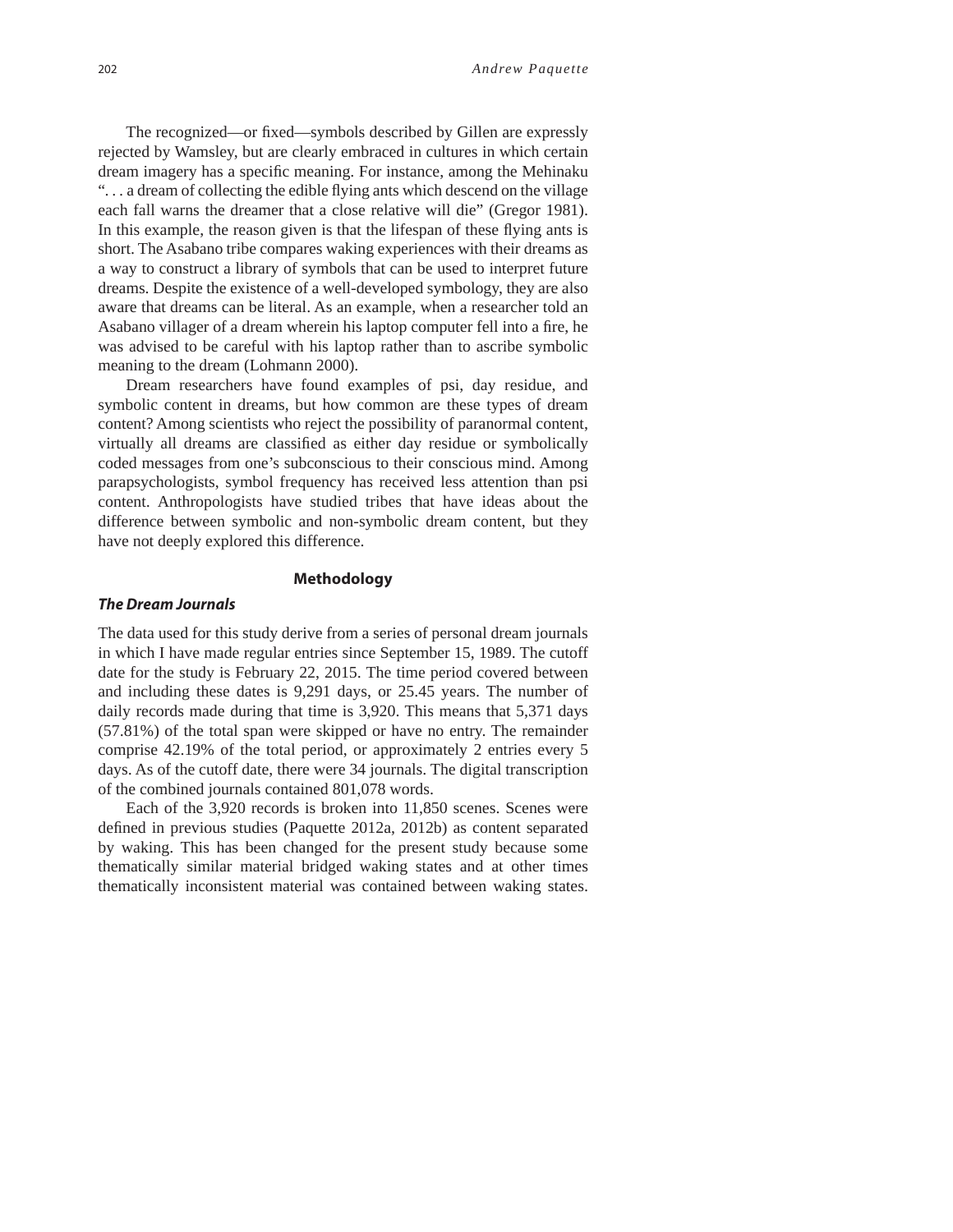For example, according to the previous classification method, on an evening when 2 scenes were recorded separately because I woke between making each record, each is recorded as a separate scene. However, there are multiple examples of scenes that have continued where the previous scene left off after returning to sleep. To distinguish these examples from scenes that are not continuous, scenes are now differentiated based on thematically consistent material from the same evening, or *record*. The term *scene* is used to differentiate thematically distinct dream content from the same night's record. Therefore, the word *scene* will be used in the context of records, but the word *dream* will be used when discussing content. The average number of scenes per record is 3.01. The average word count is 67.82 per scene, though many are much longer. The longest word count is 2,948 for 1 scene.

These quantitative details are supplied for the purpose of establishing that the journals used for this study cover a significant span of time, are regularly kept, and possess sufficient material for a study of this type. The number of individual records, scenes, and words in each entry are sufficient to support statistical analysis. The principal goal of a statistical analysis is to determine the actual rate of unambiguously symbolic content relative to content that cannot be reliably identified as symbolic.

#### *Intentions*

The purpose of making these journals was to prove to my wife that I was not having precognitive dreams—contrary to her assertion that I was. They were never intended to serve any therapeutic purpose, nor was my original intention to continue recording my dreams for so long a period. Very shortly after the journals were started, I found what appeared to be precognitive content. This occurred so often that I was eventually forced to reverse my position on precognitive dreams. This led to some curiosity about the dreams and a very brief period of experimentation during which I tried to consciously affect the content of my dreams. In total, attempts of this kind were made during 1 month in 1990, and then on perhaps 10 occasions over the next 25 years. In most cases, these attempts were unsuccessful. Another concern was that I found that the most interesting dreams were those that were the least expected. This is particularly true of lucid dreams, which tend to be uninteresting on those occasions when I have used the lucid state experienced in the dream to affect its content. Because of this, long ago I made a conscious decision to avoid any form of dream incubation. There are a few exceptions to this rule, but they are quite rare (less than once a year).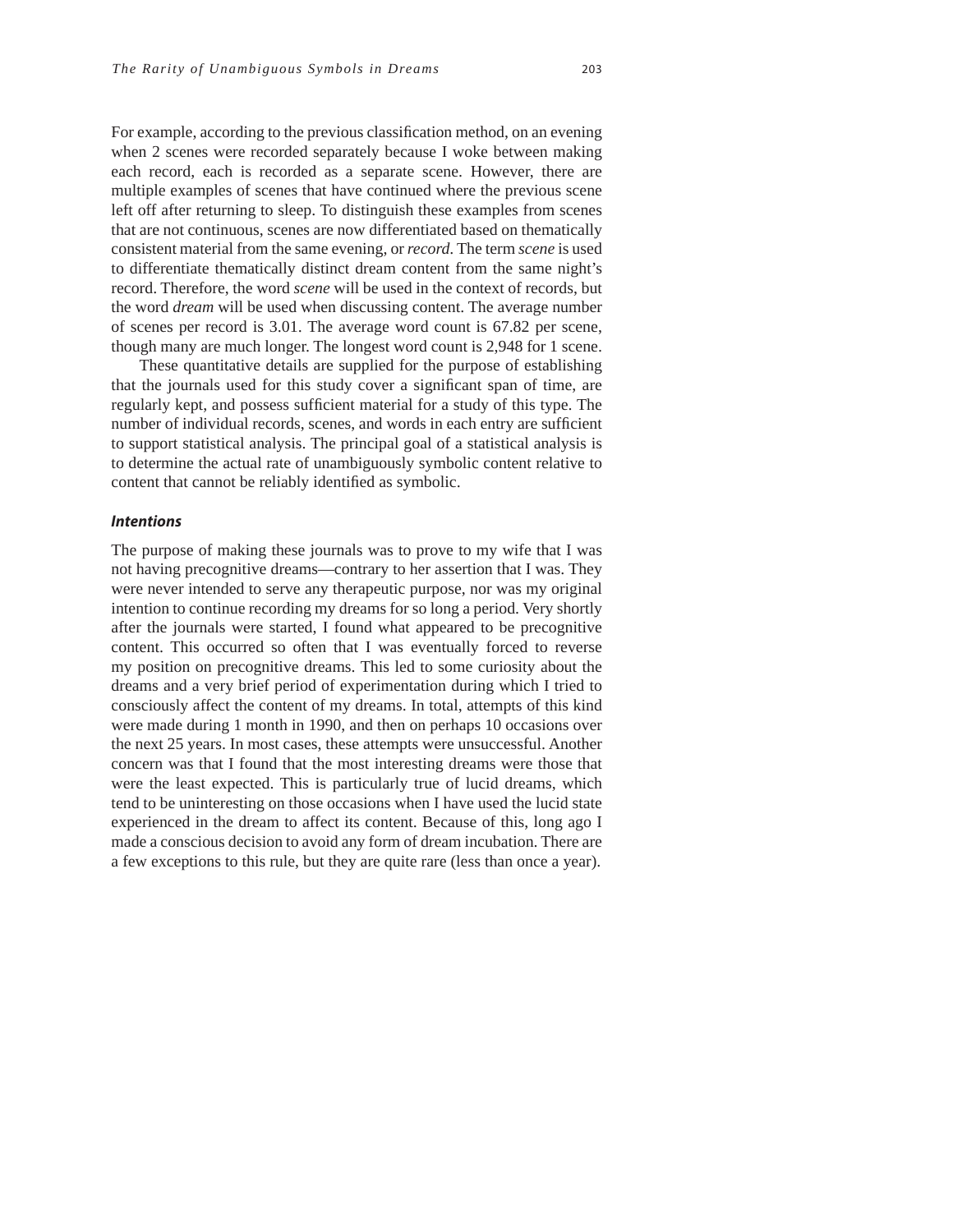#### *Selection Criteria*

The definition of *symbolic* used here depends on the root *symbol*:

something that stands for or suggests something else by reason of relationship, association, convention, or accidental resemblance; especially: a visible sign of something invisible; the lion is a symbol of courage. (Merriam-Webster.com 2016)

This definition is expanded to include the following:

A shape or sign used to represent something such as an organization, e.g., a red cross or a Star of David: the Red Cross symbol; the Star of David, the Jewish symbol. (Oxforddictionaries.com 2016)

In this latter definition, the symbol is created for the specific purpose of communicating an idea to others with a graphic device. For the purpose of identifying unambiguous symbolic content, the following definition is not used: "an object or act representing something in the unconscious mind that has been repressed; <phallic symbols>" (Merriam-Webster.com 2016). Symbols share characteristics with metaphors, but the difference is that a metaphor is used for the purpose of comparison while a symbol is used in place of the thing or idea that the symbol represents. For this reason, although an argument can be made that some of the examples described in this article could be described as metaphors, they can equally be called symbols. Because it is common to describe both as symbols in the literature on this subject, the word *symbol* is preferred here.

To be identified as unambiguously symbolic content, the content must meet specific criteria. The criteria are:

It is an efficient way to convey a specific message.

It does not appear to be a regurgitation or reflection of the dreamer's thoughts or concerns.

 Clarity of communication is improved by the use of symbolic rather than literal presentation.

The following criterion is not required to meet the definition of "symbolic" used here, but it is met by some dream content and strengthens identification of dream content as symbolic:

 There is a character in the dream who makes or draws attention to the symbol. This shows that the source of the symbol is—at least apparently—independent.

The criteria described here are designed to prevent the false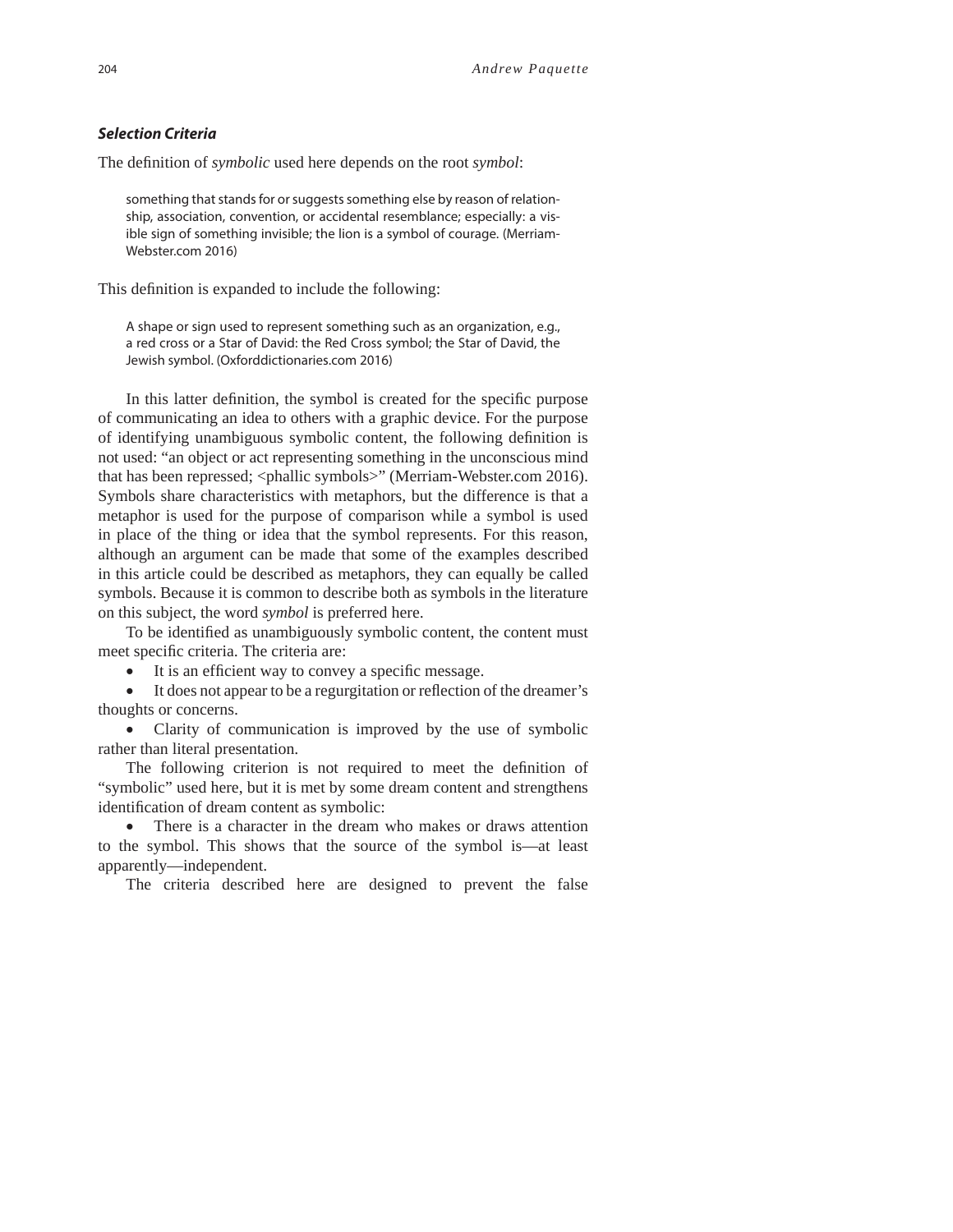identification of symbolic content by ensuring that all symbolic content performs the normal function of *symbols*: to communicate original information efficiently from one or more parties to another. The theory of subconscious to conscious mind communication accounts for the seeming impossibility of an independent source of communication, but other research has demonstrated that psi communication can occur between individuals in dreams (Krippner & Ullman 1970). This removes the obstacle presented by the logical argument that all communication must begin and end with the dreamer. I am aware that some dreamers report that certain indicators recur in their dreams as a way to get their attention or to alert them that there is something special in the dream. However, in the dreams reviewed here, the primary alert mechanism found is a seemingly independent dream character who makes an effort to get my attention to give me a message.

Many dreams are thought to be "day residue," or a recapitulation of the dreamers own thoughts and experiences from the same or earlier days. This cannot be applied to paranormal content of which the dreamer is unaware at the time of the dream. Additionally, in the dream journals used for this study, there are only 6 examples that might be described as day residue out of 11,850 dreams. There may be more examples, but without sufficient detail to identify them as such. This is mentioned because of the pronounced rarity of this type of dream content in the journals reviewed for this paper. For those who may find this surprising—particularly in the context of general acceptance that day residue is common, the following paragraph provides an explanation.

The first argument against day residue as an explanation for some dreams in the journals examined here is that veridical paranormal content references information I had no conscious access to at the time of the dream. Therefore, it cannot reflect my knowledge at the time. Second, I have been aware of the concept of 'day residue' from before the first entry was made in my journal. Indeed, I assumed at the time that every dream would be day residue. For this reason I was vigilant for its appearance. However, very few dreams had the potential to be day residue and even fewer had strong evidence to support classifying them that way. For instance, I have had several dreams wherein I find myself eating a variety of foods. Because I eat every day and the foods usually are not distinctive from my normal diet, it is not possible to classify one of these dreams as related to past knowledge of an event instead of future knowledge of a similar event. Third, significant real world content that one would expect to find in one's dreams as day residue does not often appear in mine. I make entries in the journal when this happens. For instance, one of my cousins died unexpectedly on October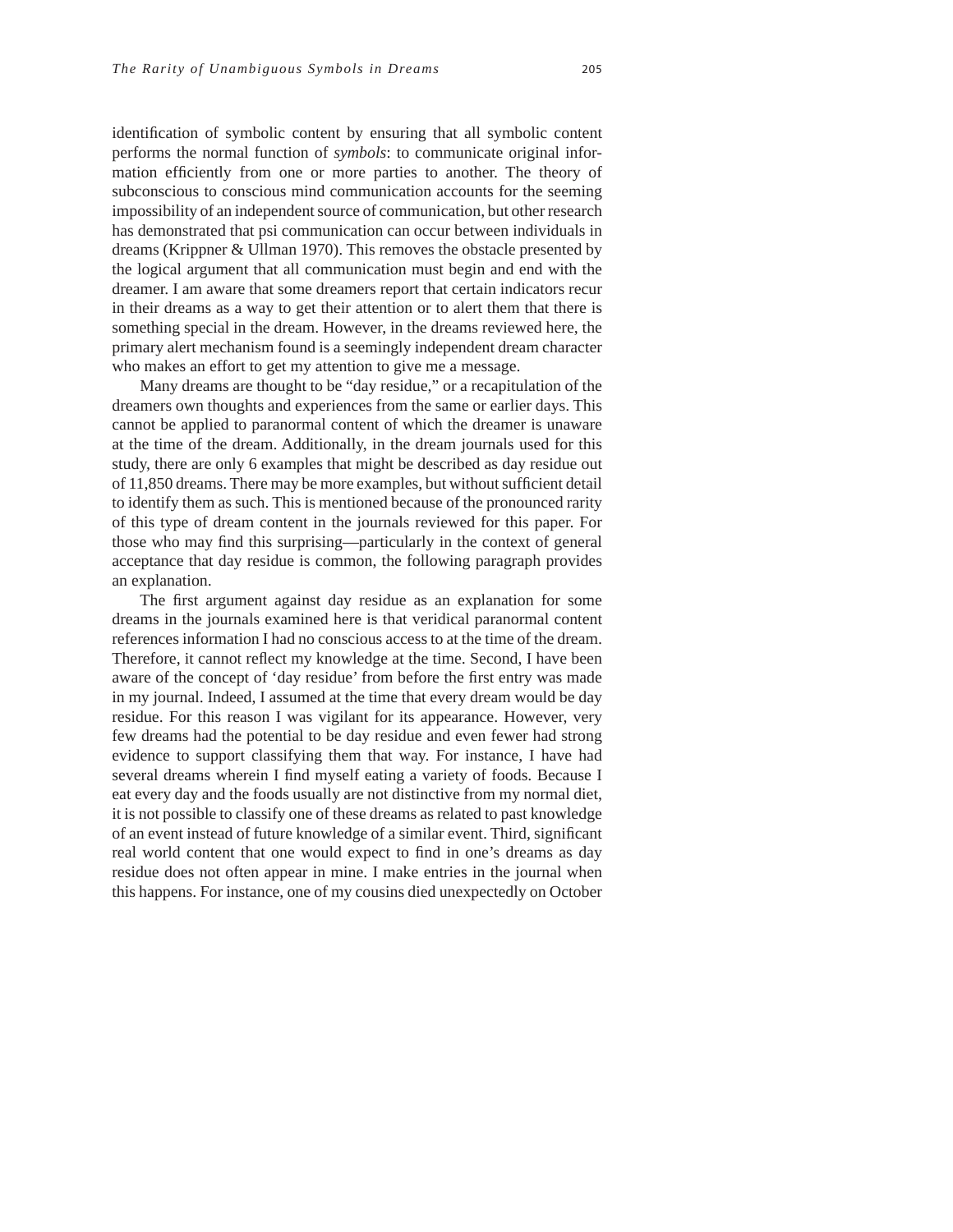23, 2002, and I was notified within a day that it had happened. However, there are no indications in the journal that I dreamed of this, despite my expectation that I might. After being informed of his death when I woke, I noted the following in the journal "My cousin Jason Paquette died today, but not a hint of it in my dream journal." An examination of dreams on following days similarly had no mention of my cousin, the circumstances of his death, or imagery that could plausibly be linked to his death in a symbolic way. A check of the full journal shows that this cousin appears in only three dreams, two several years before he died and one ten years after his death.

The criteria regarding clarity may seem nonsensical in the context of symbolic content found in dreams. Much of dream analysis and interpretation is based on the idea that dream content is highly subjective and thus cannot be 'clear' in the sense meant here. However, it is fairly easy to argue that the logo for McDonald's—a symbol—is a clearer representation of the restaurant than a photograph of a McDonald's restaurant interior. To give a more abstract example, a literal view of a large-diameter cylinder seen through a doorway, where either side is hidden from view, could be taken to be any one of a number of things: a pipe, a torpedo, an airplane fuselage, an industrial sheath, or a rocket. However, a toy rocket seen in its entirety in the context of damage done to a city is more readily identified as a symbol than a literal image of the thing itself. For this study, "clarity of communication" refers to content where a literal image or scene of the thing represented would be more complex or less clear than the representation in the dream.

It is possible—even likely—that some dreams not identified as symbolic in this study do contain symbolic content. However, the purpose is to study unambiguously symbolic dreams that meet objective criteria even if that means that some symbolic content is not classified as such. One example of how this may happen is provided by extremely brief journal entries. For instance, on October 16, 1989, I entered the following: *'Scenes with water, boats?'* This is the entire entry. It may refer to my having seen boats the previous day, that I would see boats the following day, or any number of symbolic interpretations, but without context it is not possible to differentiate between these explanations. Out of 11,850 scenes, 2,267 (19.13%) had fewer than 10 words and were coded as 'non-symbolic' on the basis that they did not contain enough information to be unambiguously symbolic. In contrast, the average word count for scenes identified as symbolic according to the criteria presented earlier is 286.79.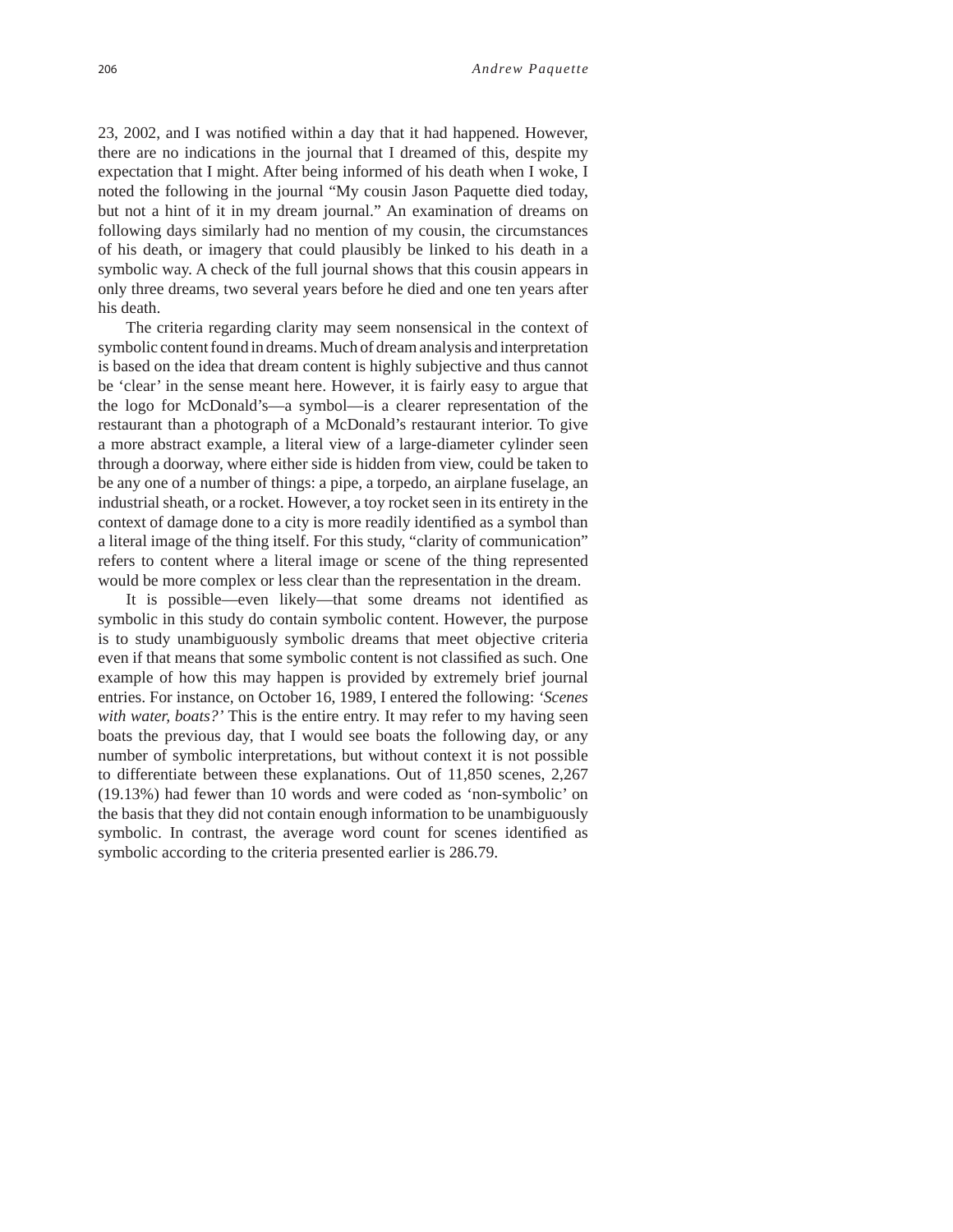

**Figure 1. Sample page from the dream database, with "symbol" tab open.** 

## *Search and Analysis*

To code the dreams, every scene was read carefully for features that matched the selection criteria. To be clear on this point, 'each dream' refers explicitly to every dream contained in the database. All of these were read in their entirety at least once to identify symbolic content. For an appreciation of the size of this task, the book *Les Miserables* by Victor Hugo contains 655,478 words, or 145,600 fewer words than are contained in the journals.

To accommodate positive results, the database was modified by adding several coded fields relevant to symbols. When symbolic content was found, the scene was then marked and set aside for more detailed coding after the entire database had been read. At that point, the marked scenes were coded by symbol type (personal, warning, visualization, etc.), whether the symbol was complete, how the symbol was presented (seen, heard, shown, or described), and an explanation provided for each symbol (Figure 1).

In some cases, veridical psi content made it possible to determine that a dream was not symbolic. For instance, on October 20, 1989, I dreamed of a talking egg in a sock that is smashed into a wall. At first glance the content appears bizarre and potentially symbolic—such as a metaphor for anger or the fragile state of one's emotions. However, on the following night I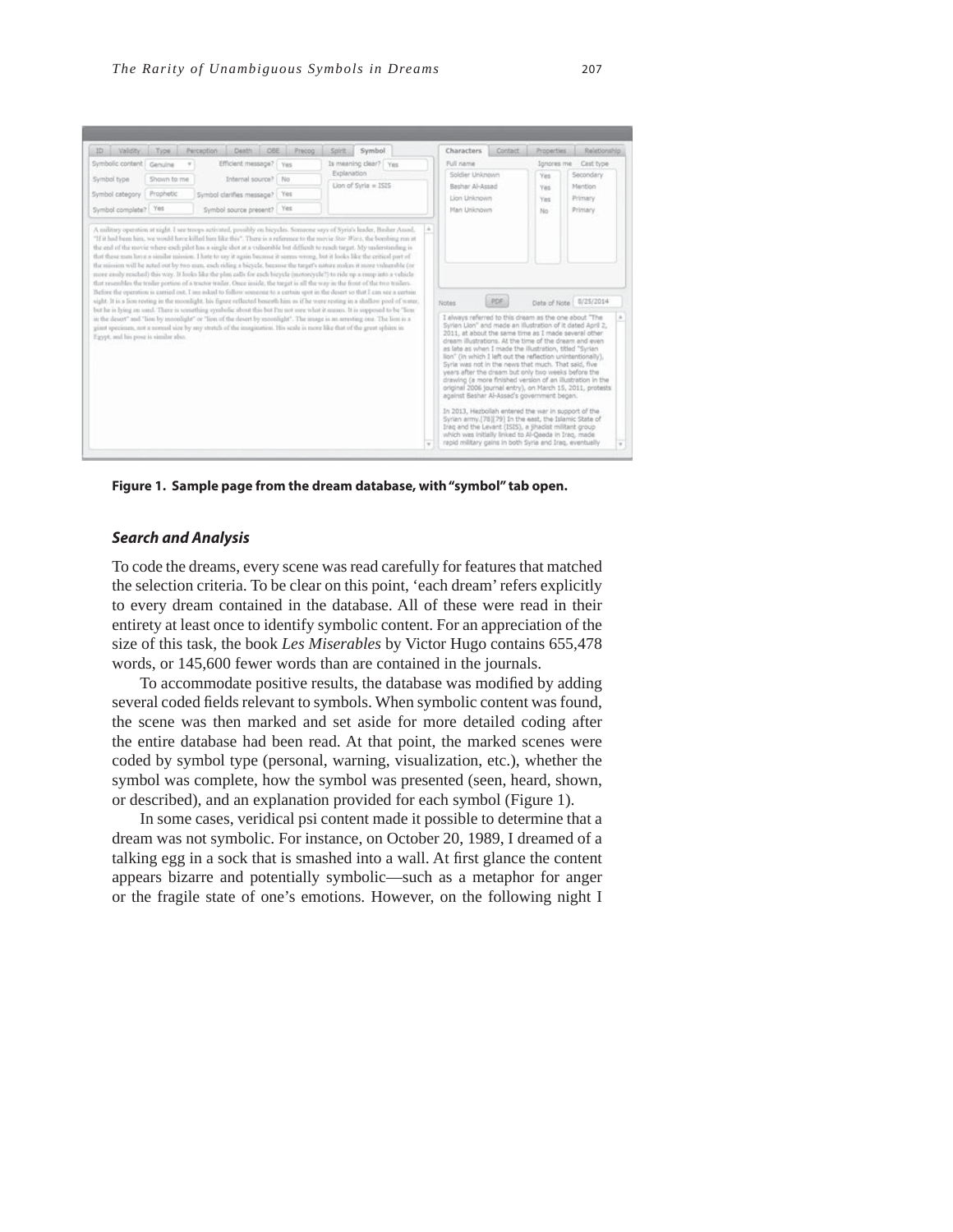viewed an original episode of *Saturday Night Live* on television that featured a talking egg in a sock that is smashed into a wall. Because the imagery is so unusual and there are hundreds of similarly veridical examples in the journal, it is statistically unlikely that the dream had no psi component or that it was symbolic (Paquette 2012a). It is examples like this that drove me to adopt the assumption that dream content is not symbolic unless it meets unambiguous criteria that identifies it as such. As an aside, veridical dreams also had the effect of inhibiting my willingness to describe dream content as 'bizarre'. The smashed talking egg dream is certainly bizarre, but not in the sense that it is impossible or a break with objective reality. Talking eggs may not exist, but a fictitious representation of one did exist (on the TV show).

Quantitative analysis is sufficient to establish the proportion of unambiguous symbolic content, the distribution of symbol types within symbolic dreams, the relationship of symbolic to veridical content, and the type of content most often found in symbolic dreams. However, a qualitative analysis allows a richer view of the data. For that reason, dreams were coded by type, and then symbolic and non-symbolic dream content was compared to determine if there were any meaningful characteristics in either category. For instance, what kind of information is communicated in symbolic form? The talking egg dream was a literal representation of a scene I would see on the following day. Could it have been represented symbolically just as well? Or was a literal representation easier to understand and remember? In the dream itself I did not understand the content, but recognized the scene when I saw it on television later. Would symbolic communication be any clearer than non-symbolic imagery? To investigate this question, each dream had to be carefully read and analyzed.

## *Findings*

Of the 11,850 scenes reviewed, 80 (0.68%) met the 3 criteria for unambiguous symbolic content. These 80 scenes were found in 78 of the nightly records (2.04%), 2 of which had 2 unambiguously symbolic scenes each. This is a very low proportion of the total number of dream scenes and records reviewed for this study if symbolic content is assumed to be common. Within dreams identified as containing unambiguous symbolic content, 11 were also veridical. This means that only 0.28% of all dreams were symbolic and veridical, in comparison with  $10.82\%$  of all dreams (n = 424) containing veridical content regardless of the presence of symbolic elements.

Together, these figures indicate that unambiguous symbolic content is extremely rare and that it is not commonly found in dreams that have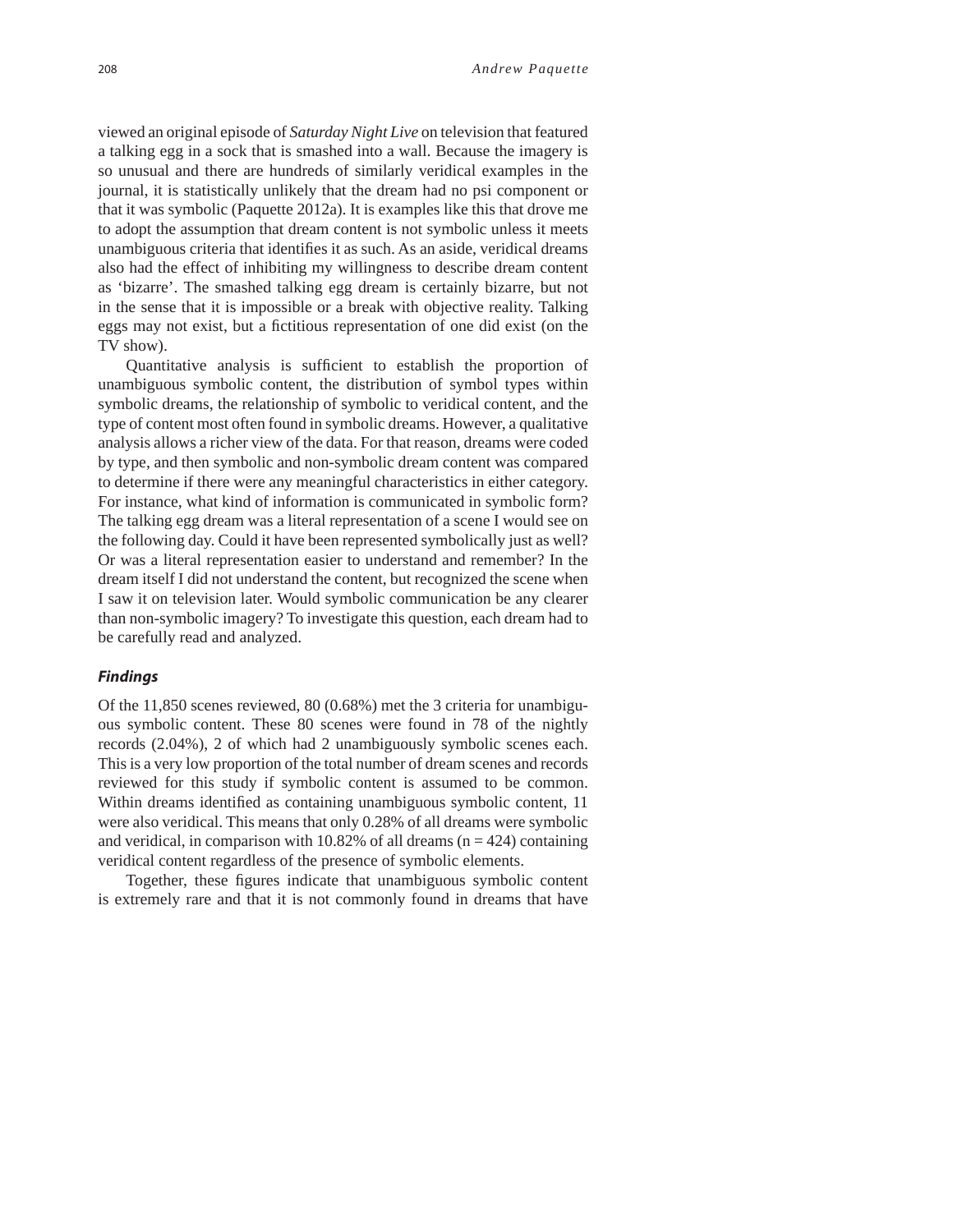veridical paranormal content. This last finding undermines arguments that veridicality is manufactured on the basis of generous linkages between dream imagery and real world events. Since 99.72% of all veridical dreams in this sample did not contain unambiguously symbolic content but were instead literal representations of later events, veridicality cannot be ascribed to the mistaken interpretation of symbols. On this point it is important to note that it wasn't just the rarity of unambiguous symbolic content, but the presence of unambiguously literal content that argues against an interpretation that symbolic content is common in precognitive dreams.

The way unambiguous symbols were presented favored the form of an explicit message from a dream character ( $n = 49, 61.3\%$ ). As an example of the most extreme form of this, in a dream dated June 8, 1999, a dream character shows me a tree-like network structure as a metaphor for the many paths available to spirits in multiple lives. He then brings me to another character as a way to complete the message. This new character is aware that I am dreaming and explains that the first character was responsible for making the symbol I viewed but that she would explain it to me because her style of communication was more compatible with my abilities. In this dream, the following are explicitly clear: 1) my dream state, 2) that a specific dream object is a symbol, and 3) the meaning of the symbol. Not all dreams are as obvious, but can still be readily identified as communication from an independent source.

In a dream dated February 27, 2006, I first see, as if I am an independent witness, a group of men who wish to assassinate Syria's leader, Bashar Al-Assad. Before they enact their plan, a dream character comes to me and asks me to accompany him. He tells me there is a vision he wants me to see. He brings me to the Syrian desert outside the town we were in where he shows me a giant lion sleeping in the moonlight (Figure 2). This is a symbol of a great danger, not yet awakened, coming from Syria and (presumably) related to the men who wanted to assassinate Al-Assad seen earlier. In this example, I am not lucid nor does the dream character who shows me the symbol make me aware of my sleeping state. However, he addresses me directly—unlike the would-be assassins—and does so specifically for the purpose of showing me something identified as symbolic within the dream. Unlike the previous example, he does not explain the meaning of the symbol.

An image not identified as a symbol can be explicit or implicit, depending on how obvious it is. In an example from December 14, 2010, a dream character gets my attention and asks me to accompany her so that I may see something. She shows me a group of hundreds of people falling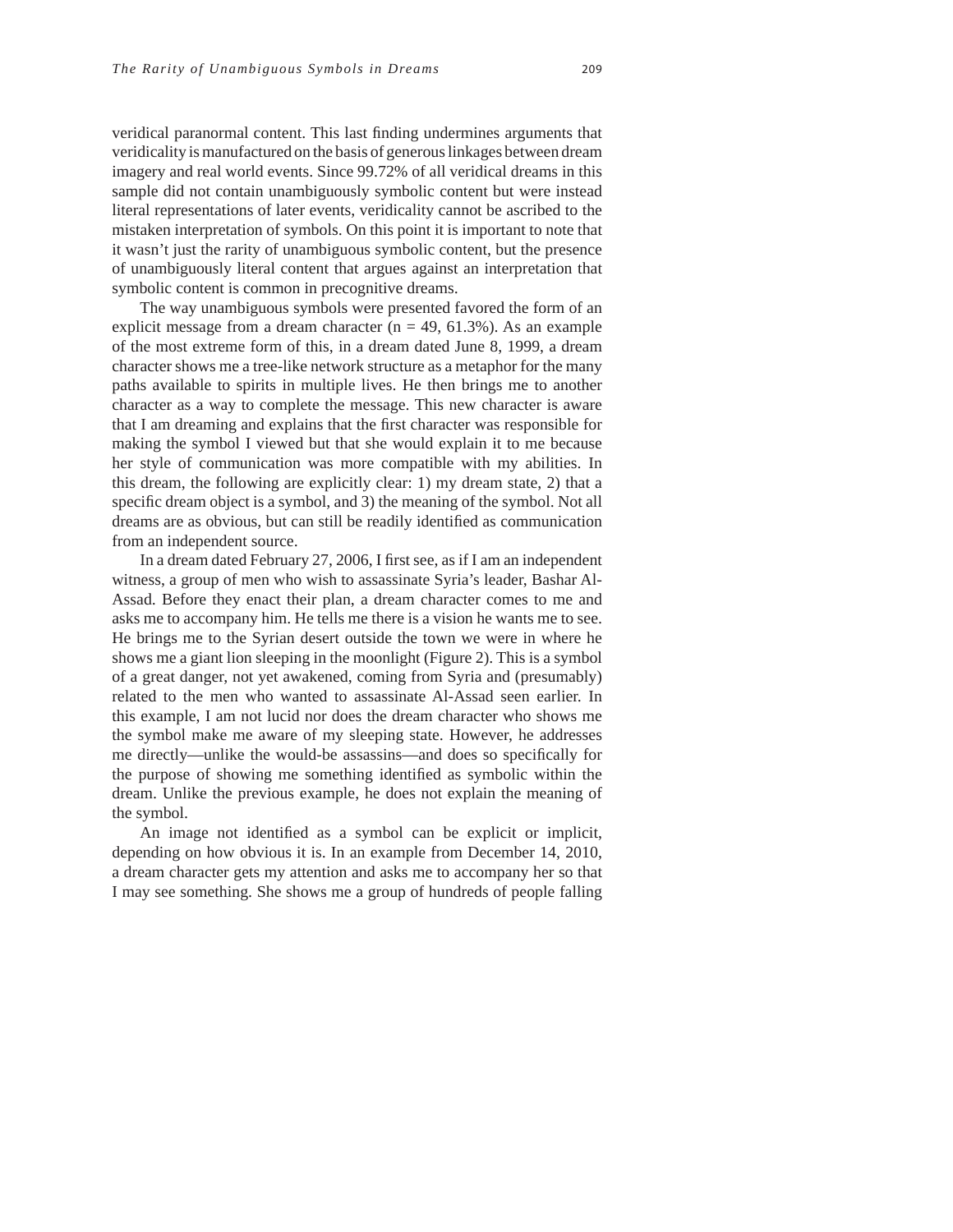

**Figure 2. A drawing based on a sketch from the journal on the night of the Syrian lion dream.**

from the sky, each of whom has a large wooden cross tied to their neck by a hangman's noose (Figure 3). The effect is very similar to watching a crashing airplane that has been reduced to bodies and debris. In the dream, however, each piece of debris has been supplanted with crosses and nooses. I took this to be a symbol for people who were murdered in a plane crash because of their religious affiliation, assumed to be Christian.

In a minority of symbolic dreams  $(n = 30, 37.5\%)$ , no communicator was present, but the dream content matched the other criteria used here to identify them as symbolic. In an example of this, a dream dated June 4, 1990, referenced an earlier dream from the previous month. In that dream, I saw the 'skyscrapers' in the area of the World Trade Center leveled to rubble, followed by what looked like a 20-story high tidal wave washing through the fallen buildings (this resembled closely the appearance of the dust cloud that followed the actual collapse of the World Trade Center on 9/11/2001). In the June 4 dream, a person asked me about the earlier dream, insisting that I give him as much detail as possible. After I finish talking to him, I see two billiard balls roll off a shelf: the "9" and "11" balls, in that order. This is one of 11 veridical symbolic dreams. It is identified as symbolic for two reasons: First, the reference to the earlier dream establishes the context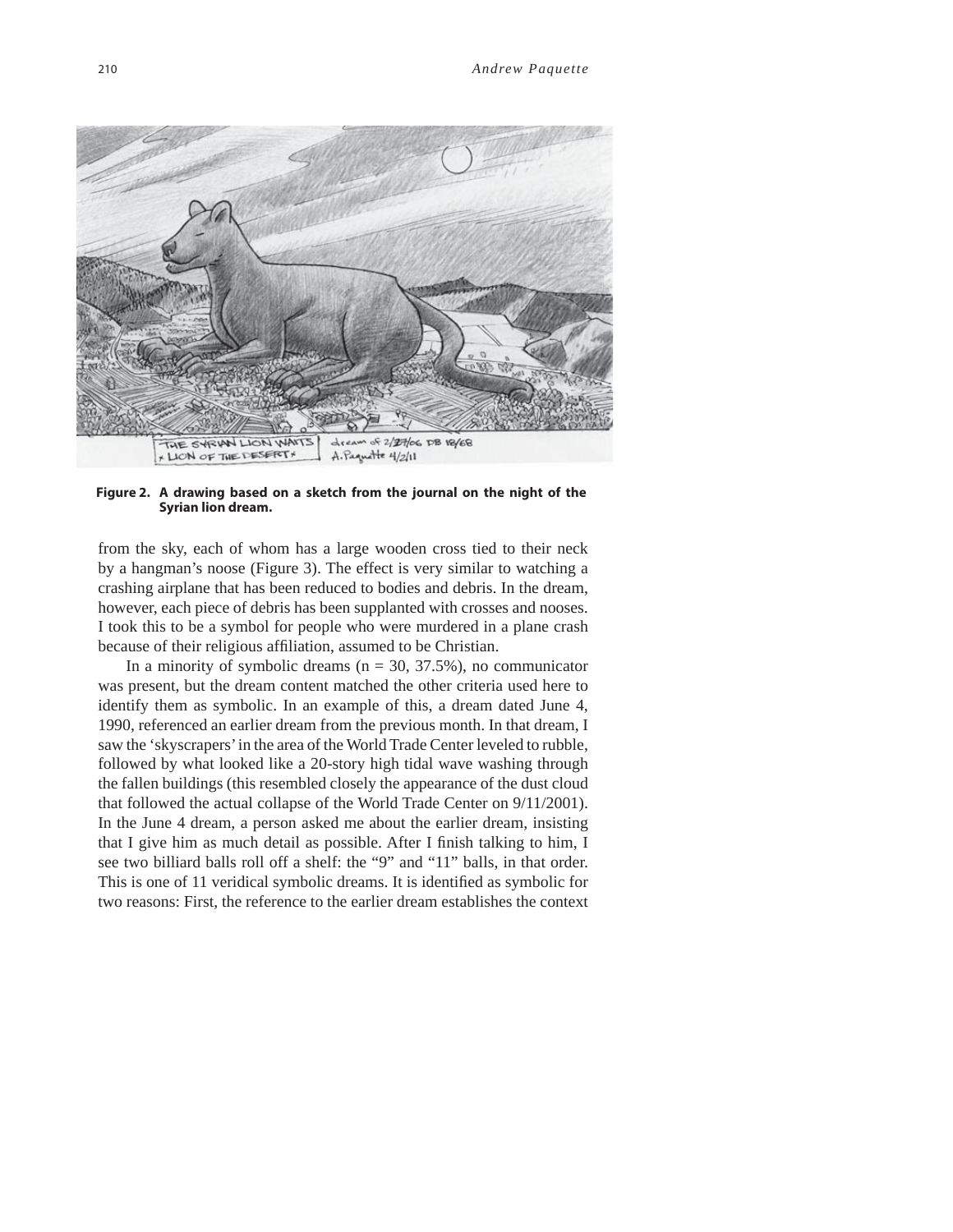

**Figure 3. An Illustration from the journal, made the night of the dream, December 14, 2010.**

as related to the World Trade Center disaster, and second, the numbers on the billiard balls are presented in the context of an attempt to respond to insistent questioning about the other dream. Therefore, it may be inferred that the numbers represent information relevant to the question I was trying to answer, and they were relevant to the date of the disaster the previous dream appears to reference.

A non-veridical example of an obvious symbol comes from an entry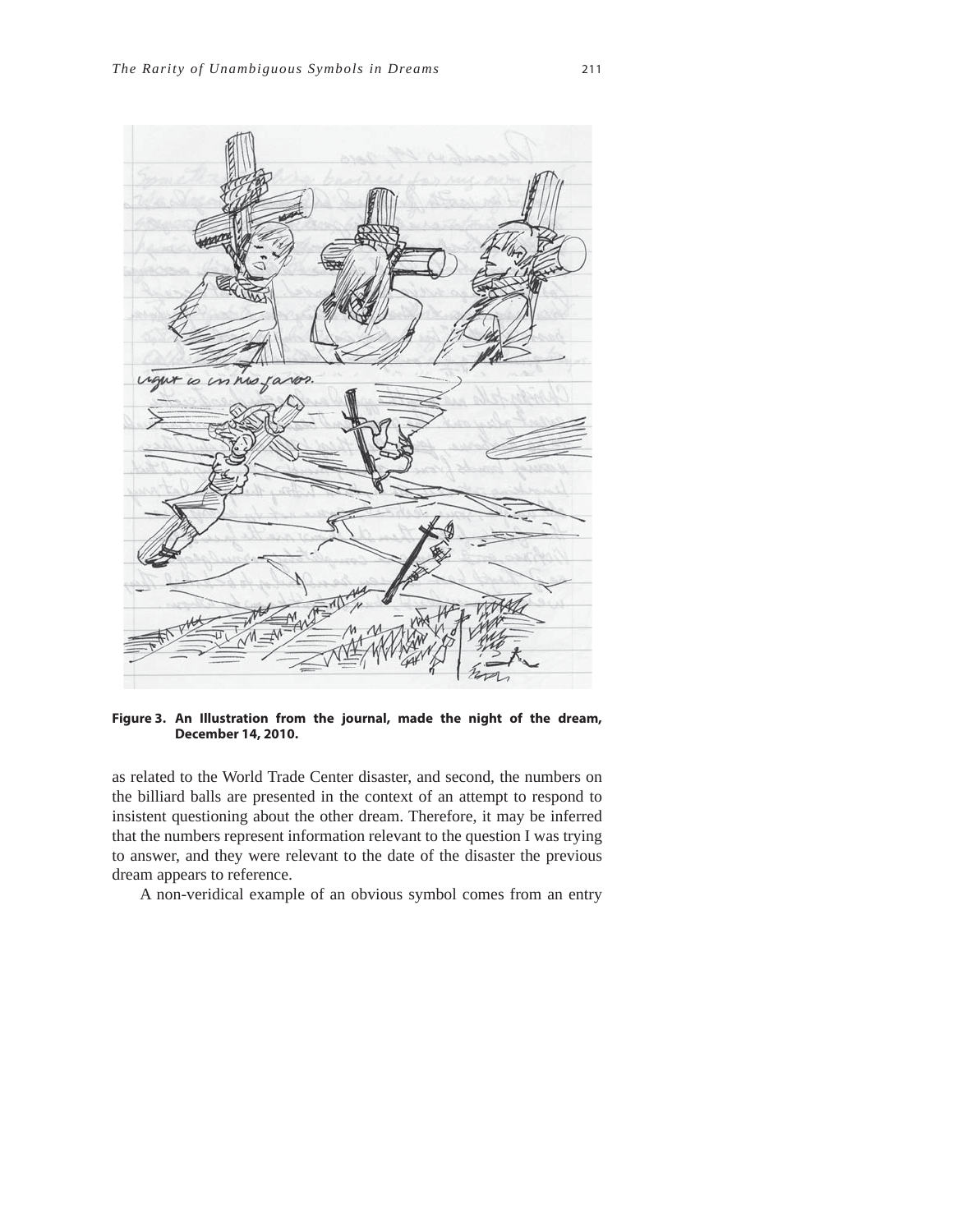dated January 15, 1991. In this dream, a piano's keys have been replaced by the spines of a group of war and horror-themed comic books in bound volumes. When I played the piano, I could see visions of real war and carnage. This is not a particularly difficult symbol to master given the obvious relationship between war comics and images of war.

Lucid dreams  $(n = 16, 20\%)$  were less common than non-lucid dreams  $(n = 64, 80\%)$  among dreams with unambiguously symbolic content. This differs significantly from the overall lucid dream count for the journal  $(n = 89, 0.75\%)$ , where they are proportionately rarer. This is likely because there appears to be an effort on the part of dream characters who are communicating symbol-related information to inform me that I am dreaming. In one non-lucid example of this from January 3, 2008, a pair of dream characters seem to be making strenuous efforts to 'wake' me within the dream. They do not succeed, but the dream was very intense and rich with detail, making it easy to understand their goal after waking. In another example, from January 31, 2003, a dream character tries to wake me several times within the dream, and eventually succeeds by asking me to smell some herbs. At that point the dream becomes lucid and he is able to converse with me more easily. This type of thing has happened with other dreams, where a dream character induces me to ingest something—usually tea—and this has the effect of making me conscious of my dream state. Once this has been done, the character will impart a message to me, sometimes remarking on the fact that I am dreaming and should take care to remember the message.

Dream intensity was measured on a 6-point scale, from 0 to 5, where 0 denoted a dream that was not intense and 5 described a dream that was extraordinarily intense. Symbolic dreams did not settle on any one value, but were spread out fairly evenly across the middle 4 values (Table 1).

The findings presented here provide examples of dream content that is unambiguously symbolic. The content is described as symbolic within the dream, it is communicated to the dreamer by an independent dream character, the purpose of the communication is given, and the meaning of the symbol is (sometimes) explained. This is in contrast to assumptions made by other researchers that dream content may be symbolic even when there are no overt indicators that it is (Schredl 2010). These findings also explicitly present examples of dream characters who are aware of the dreamer's dream state, that they are independent of the dreamer, and that they have original content to provide the dreamer for the express purpose of remembering it upon waking.

Dreams that have not been assigned to a specific category of interest, such as day residue, veridical, symbolic, death-related, spiritual, etc., are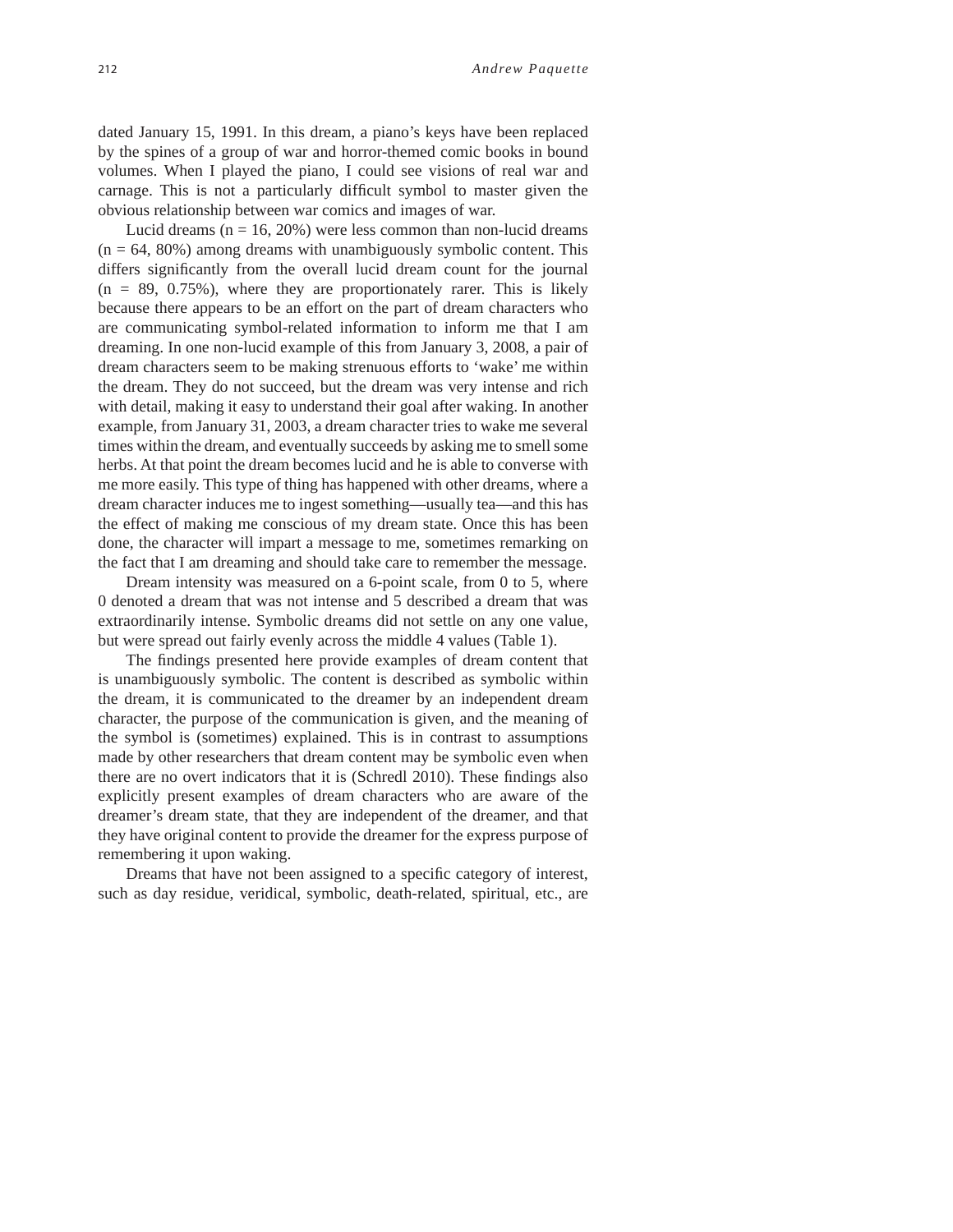| <b>TABLE 1</b><br><b>Frequency of Dreams, Sorted by Intensity</b> |                  |                |  |
|-------------------------------------------------------------------|------------------|----------------|--|
| <b>Intensity</b>                                                  | <b>Frequency</b> | <b>Percent</b> |  |
| $\Omega$                                                          | 6                | 7.5            |  |
| 1                                                                 | 20               | 25.0           |  |
| $\mathcal{P}$                                                     | 20               | 25.0           |  |
| 3                                                                 | 22               | 27.5           |  |
| $\overline{4}$                                                    | 11               | 13.8           |  |
| 5                                                                 | 1                | 1.3            |  |
|                                                                   |                  |                |  |

"unassigned." These dreams may belong in a category of interest, but lack sufficient justification to be so. They cannot be described as being homogenous as a group because they contain too much variety of subject matter and type of experience. For example, an unassigned dream entry from June 11, 2001, reads "A receipt for an unused plane ticket from Nice to LAX in the mail. It has the message 'Failure to board' and 'Failure to exit' printed on it." It is plausible that I would fly out of LAX because I lived in LA at the time, but is unrelated to my activities at the time of the dream. I have also been to Nice, but not until 2007, when I flew there from Amsterdam. In a dream from a few days earlier, I watch a group of penguins as their beaks clack open and shut as if they are talking. Not an implausible scene, but difficult to classify because there is no known connection to anything in my life at the time. Other unassigned dreams are simple scenes of me travelling through various locations—local and exotic—observing whatever happens to be there. One thing that is true of many of these dreams—but not all—is that the scenarios they represent are normal and plausible.

## **Discussion**

In a lucid dream dated February, 3, 2006, a dream character first informs me that I am asleep, and then explains that symbols in dreams are a form of communication employed to enhance the memorability and quality of messages given during sleep states. She says that communicators implied to be spirits of some kind—have different communication styles and skill levels. This, she said, accounts for the sometimes variable quality of symbolic communication in dreams. She says this in the context of a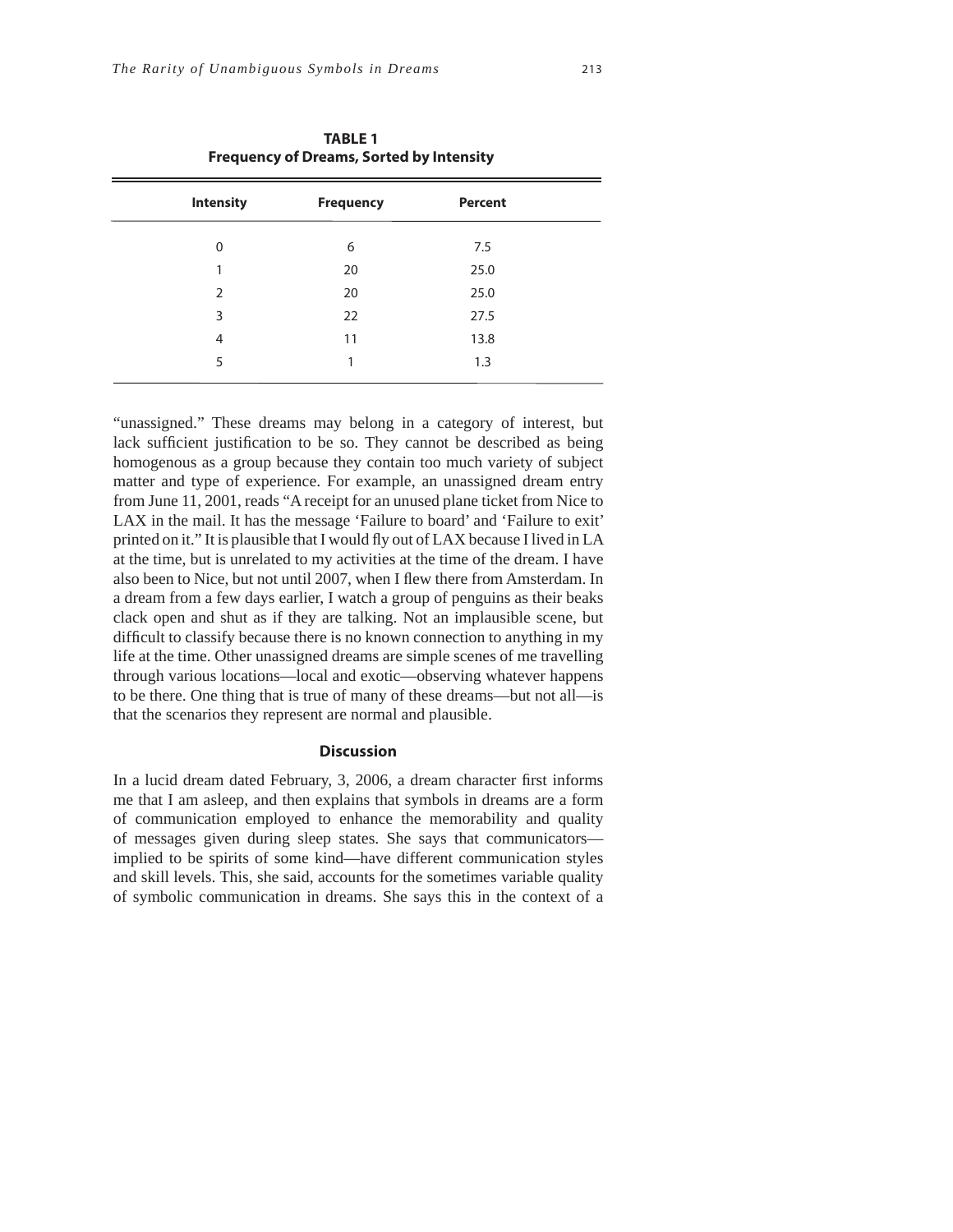symbol she showed me earlier in the dream. She goes on to say that the origin of these dreams is not local to my own consciousness, but that they are deliberate productions created by others for my benefit. The explanation is logical, but is it credible?

The argument against accepting dream-derived paranormal knowledge any knowledge from an external source—is the same as any argument against paranormal phenomena in general. However, those arguments suffer from a lack of accord with data produced by parapsychologists who have studied such diverse subjects as mediumship (Rock & Beischel 2008), telepathy (Braude 1978), reincarnation (Stevenson & Samaratne 1988), and paranormal dreams (Stevenson 1992). Data produced in parapsychology studies strongly indicate that paranormally derived information can be received from nonlocal sources, and that it is not as rare as critics claim (Tart 2009).

What the field of parapsychology has not yet produced is a reliable means to test the credibility of ancillary non-veridical content. In this study, there are 11 veridical dreams. The veridical content can be verified by comparison with the real world events they correspond to, such as in my dream of the Syrian lion. A little research reveals that the group of Islamic radicals currently known as ISIS started in Syria as a group of people described as the 'Lions of Syria' by their inspirational leaders. Their original goal was to assassinate Bashar Al-Assad and restore Islamic rule to Syria. These details correspond to the most obvious interpretation of my dream. However, the way that information is conveyed cannot be verified. There is no giant sleeping lion in Syria, and the dream character who showed this symbol to me cannot be proven to exist. And yet, the symbol and context of the dream appeared to describe something empirically real that I only found out about in 2014, 8 years after the dream, when I ran across a reference in the news to Ayman Al-Zawahiri who referred to ISIS members as the 'Lions of Syria' in a speech on August 20, 2011.

This study originated in a desire to compare the expectation among some that dreams are rife with symbolic content with the reality presented within my journals that symbolic content appears to be rare. More than that, I intended to analyze the dreams to see if any general themes could be established. I was aware of dreams that provided explanations for dream symbols, but until this research was conducted I was not aware of how consistent the content is. Not only is unambiguously symbolic content unusual, but when it appears it seems to follow rules established by dream characters. That is, the symbols are used for a specific purpose (to communicate messages to me) by nonlocal characters, with the specific goal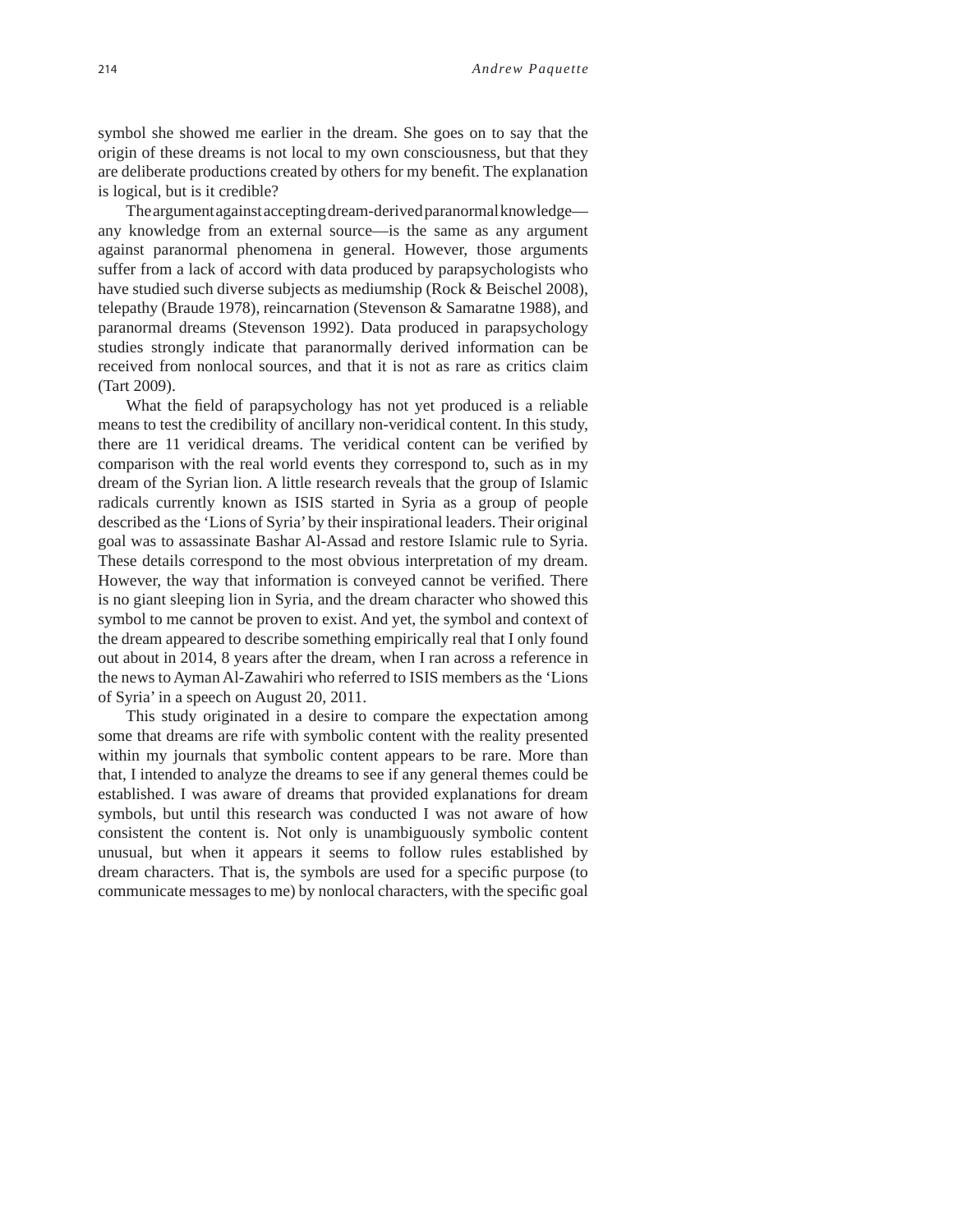of allowing the message to make the transition from sleep consciousness to waking consciousness. It is not possible in the context of this research to establish the validity of the explanations provided by dream characters for symbolic content in dreams, but they do provide an indication of how unambiguously symbolic content can be identified, and that can be used as a first step toward further research on this question.

#### **References Cited**

- Alvarado, C. S., & Zingrone, N. L. (2008). Ian Stevenson and the modern study of spontaneous ESP experiences. Journal of Scientific Exploration, 22(1):44-53.
- Bem, D. J. (2011). Feeling the future: Experimental evidence for anomalous retroactive influences on cognition and affect. Journal of Personality and Social Psychology, 100(3):407-425.

Braude, S. (1978). Telepathy. Noûs, 12(3):267–301. http://www.jstor.org/stable/2214740 George-Joseph, G., & Smith, E. W. L. (2008). The dream world in Dominica. Dreaming, 18(3):167– 174. doi:10.1037/a0013384

- Gillen, P. (1989). Myths of the unknown: Omens and oracular discourse. Journal of Pragmatics, 13(3):407–425. doi:http://dx.doi.org/10.1016/0378-2166(89)90063-5
- Graff, D. E. (2007). Explorations in precognitive dreaming. Journal of Scientific Exploration, 21(4):707–722.
- Gregor, T. (1981). "Far, Far Away My Shadow Wandered . . . ": The dream symbolism and dream theories of the Mehinaku Indians of Brazil. American Ethnologist, 8(4):709–720.
- Hobson, J. A. (2002). Dreaming: An Introduction to the Science of Sleep. New York: Oxford University Press.
- Jung, C. J., Franz, M.-L. v., Henderson, J. L., Jacobi, J., & Jaffe, A. (1968). Man and His Symbols (60<sup>th</sup> paperback edition). New York: Dell.
- Krippner, S. (2006). Geomagnetic field effects in anomalous dreams and the Akashic field. World Futures, 62:103–113. doi:10.1080/02604020500412741
- Krippner, S., & Friedman, H. L. (2010). Debating Psychic Experience: Human Potential or Human Illusion? Praeger. p. 236.
- Krippner, S., & Ullman, M. (1970). Telepathy and dreams: A controlled experiment with electroencephalogram-electro-oculogram monitoring. The Journal of Nervous and Mental Disease, 151(6):394–403.
- Lohmann, R. I. (2000). The role of dreams in religious enculturation among the Asabano of Papua New Guinea. Ethos, 28(1):75–102.

Merriam-Webster.com (2016). Symbol. http://www.merriam-webster.com/dictionary/symbol Oxforddictionaries.com (2016). Symbol.

http://www.oxforddictionaries.com/definition/english/symbol

- Paquette, A. (2012a). A new approach to veridicality in dream psi studies. Journal of Scientific Exploration, 26(3):589–610.
- Paquette, A. (2012b). NDE implications from a group of spontaneous long-distance veridical OBEs. Journal of Scientific Exploration, 26(4):791-824.
- Rock, A. J., & Beischel, J. (2008). Quantitative analysis of research mediums' conscious experiences during a discarnate reading versus a control task: A pilot study. Australian Journal of Parapsychology, 8(2):157-179.
- Schredl, M. (2010). Dream content analysis: Basic principles. International Journal of Dream Research, 3(1):65–73.
- Stevenson, I. (1992). A series of possibly paranormal recurrent dreams. Journal of Scientific Exploration, 6(3):281–289.